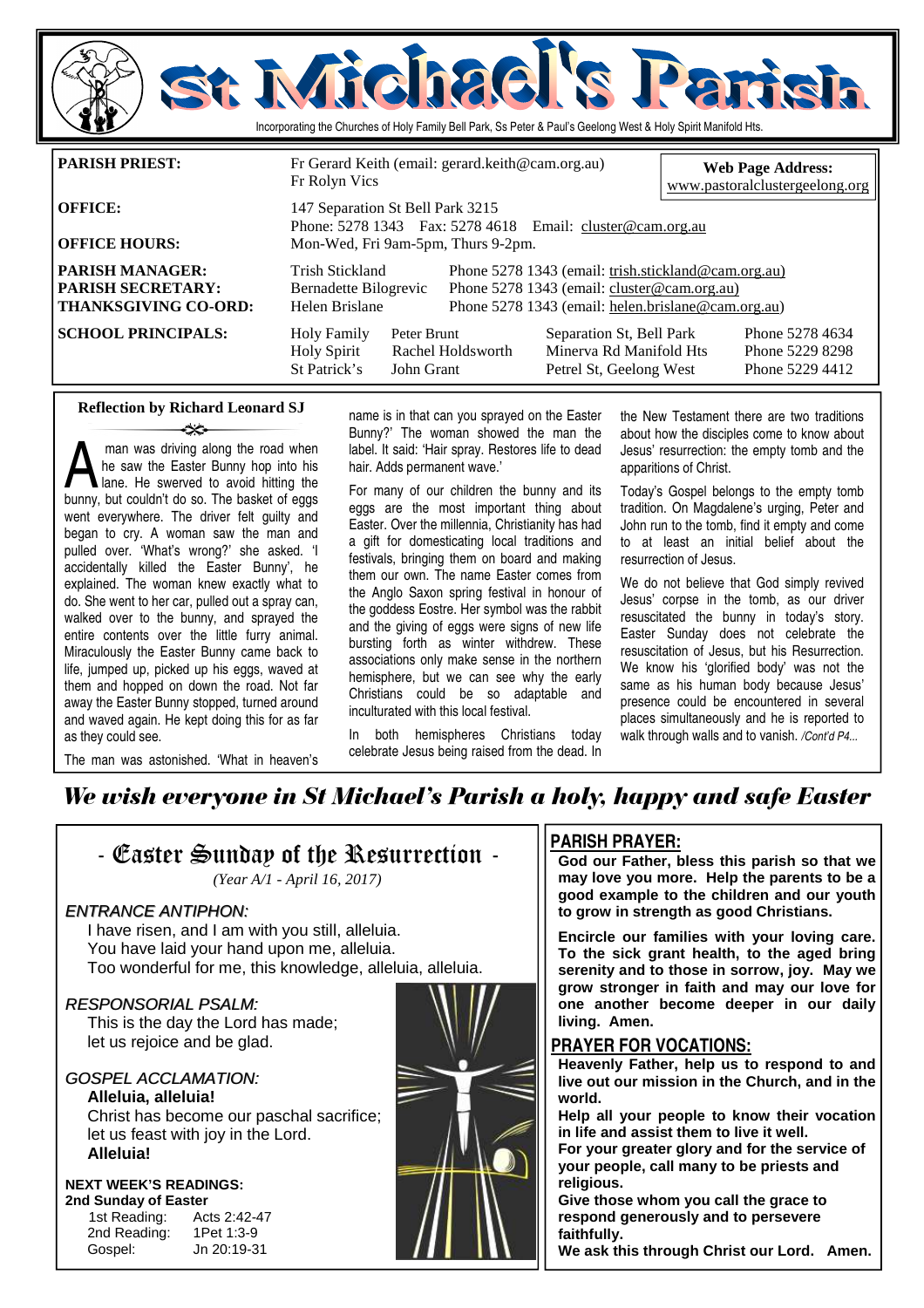# The St Michael's Parish at Prayer

# <u>WEEKEND MASSES:</u>

Holy Family, Bell Park: Holy Spirit, Manifold Hts: Ss Peter & Paul's, Geelong West: English… 8am and 9.30am Sunday 6.00pm Saturday 5.00pm Saturday Croatian… 11am Sunday 11am 1st, 3rd & 5th Sundays 11am 2nd & 4th Sundays Slovenian.. 12.15pm every 2nd Sunday of the month WEEKDAY MASSES: **Holy Family:** 9.15am Tues, 9.15am Thurs **Holy Spirit:** 9.00am Wed, 11am Fri and 9am 1st Sat. **Reconciliation after Saturday Mass** 

**Grace McKellar Centre:** 10.15am - 1st Tuesday **Maryville Nursing Home:** 11am 1st & 3rd Friday **Multicultural Centre:** 1.30pm - 1st Friday; **Vincentian Village:** 3.00pm 1st & 3rd Monday, (2nd & 4th Communion Service) **St John of God Hospital:** 11.30am every Thursday in SJOG Chapel

BAPTISMS: 1st & 3rd Sundays 12noon at Holy Spirit, 2nd & 4th Sundays 12noon at Ss P&P, 3rd Sunday 2pm at Holy Family

## COMMUNAL PRAYER:

**Mon...** Holy Family Women's Prayer Group 10.00am Holy Family Community Centre Meditation Group **Tues... According to the Solution Science Community Centre** 5.30pm **Holy Family Community Centre Wed...** Prayer of the Church **Prayer of the Church Before 9am Mass** Holy Spirit Church Before 9am Mass and Holy Spirit Church Centre Church Centre Church Centre Church Centre Church Spirit Church Centre Church Spirit Cent Wed... **Holy Family Women's Prayer Group** 10.00am **Thurs...** Italian Prayer Group 10.00am St Patrick's Chapel **Fri...** Adoration of the Blessed Sacrament **After 11am Mass** Holy Spirit Church **Fri... Divine Mercy Constant Church 3.00pm** Holy Spirit Church Holy Spirit Church **Sat... Rosary Rosary Reserves After 9am Mass Holy Spirit Church** 

## **OUR LADY'S STATUE:**

If anyone would like to have Our Lady's Statue or if you could spare an hour a month to help, ph Tina Montalto on 5278 9314.

# AS A COMMUNITY WE PRAY FOR:

| <b>RECENT DEATHS:</b>     | Theo DaCosta                                                                                                                                  |
|---------------------------|-----------------------------------------------------------------------------------------------------------------------------------------------|
| <b>ANNIVERSARIES:</b>     | Lorenz & Katharina Hoffmann, Clinton Price, Bruno Linic, Fr Tim Tolan, Rodolfo<br>Mangas                                                      |
| <b>BAPTISMS:</b>          | Kasey & Chloe Charleston, Alexander Taylor, Jack Flaherty, Jeanne & Jeannette<br>Konomou, Me Lina & Rohan Tru and Harper Samiric              |
| <b>PRAY FOR THE SICK:</b> | Joanne Straughan, Anita Capicchiano, June Smith, Cheryl Lambert, Ana Siketa,<br>Johann Angerbaure, Hilary Thornton, Joe Gwizdek, Tobias Fyshe |

# Roster for Next Sunday, April 23, 2017

(4th Sunday of the Month**)** 

## **HOLY FAMILY 8.00AM 9.30AM**

# **HOLY SPIRIT: 6.00PM**

Commentators **FO'Neill FO'Neill** M Lukesic Lectors **L** Kelly **M** Baird, P Gizycki Welcomers **L&E Kelly** A Sare, A/I Dugandzic Projectionist **R** Allum **C Resciniti** 

Special Ministers L Sells, E Kelly, B McFarlane D Lunn, P McBride, C Simpson, V Resciniti

Commentators M Carson Lectors Sr J McGonigal Welcomers M Brown Projectionist T McShanag

Special Ministers C McShanag, R Stanley, D Yeatman

## **Ss PETER & PAUL'S: 5.00PM 11.00AM**

Commentators **A** Henderson **M** Burn Lectors **G Tolan G Tolan** J Fraatz, L Eastman Special Ministers A Henderson, G Tolan D Dougherty Welcomers J Cowell **D** Dougherty Projectionist B Middleton B Middleton R Zarb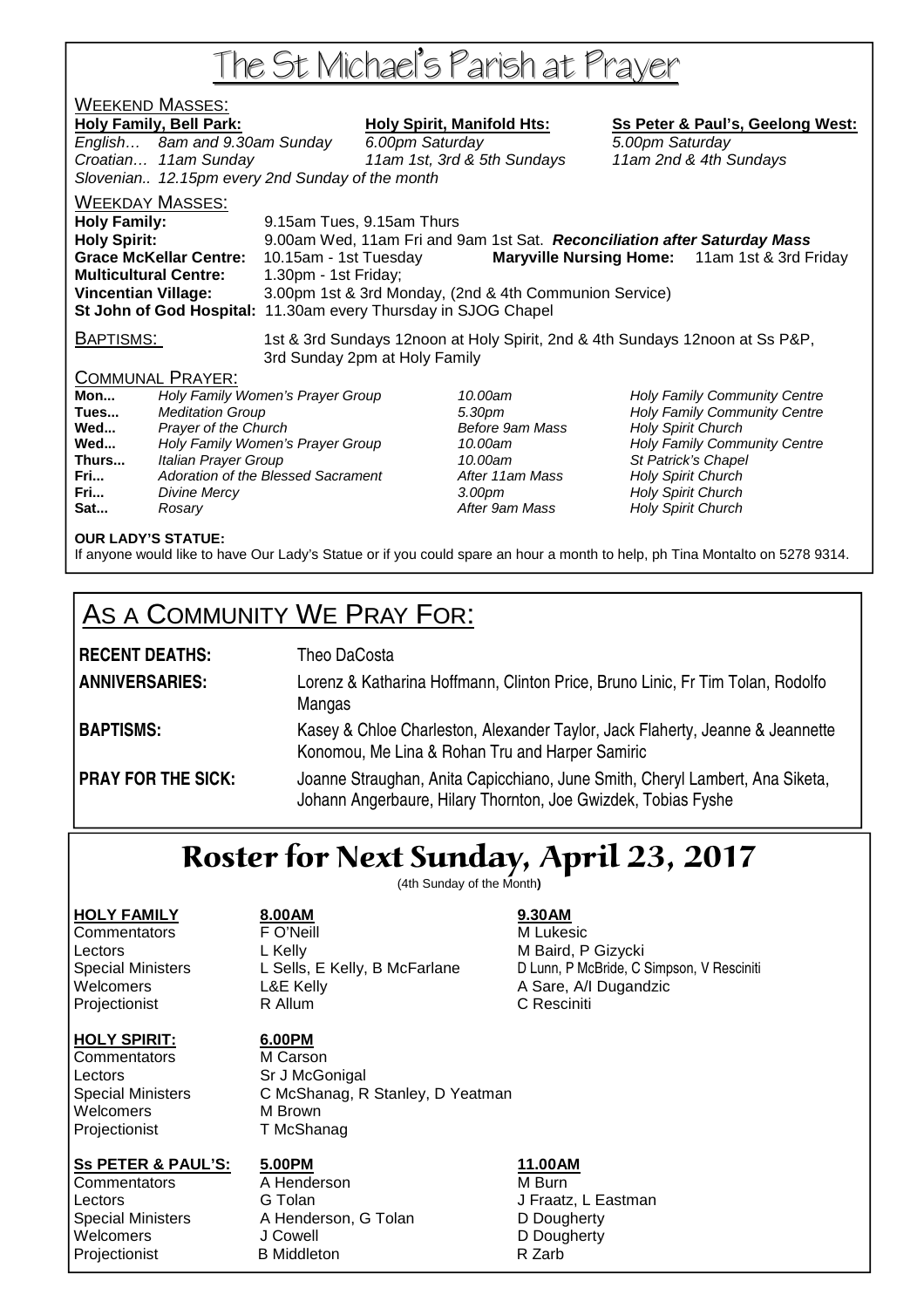# Recurring Activities in St Michael's:

**St Michael's Luncheon…** First Sunday of each month at the Holy Spirit Hall from 12noon. BYO food and drink to share. **Holy Family Luncheon..** Third Sunday of each month at the Community Centre from 12noon. **BYO casserole & drink to share. Holy Family Women's Group…** First Monday evening of each month at the Community Centre 7.00pm **St Vincent de Paul…** Holy Family meet 1st and 3rd Tuesdays at the Community Centre 7.30pm. Holy Spirit meets 1st and 3rd Tuesdays 7.00pm in Holy Spirit Hall Legion of Mary... **Exery Friday 9.30am in the Holy Family Community Centre Baptism Preps** 4th Mondays 7.30pm in the Community Centre **Holy Family Chair Practice...** Every Wednesday night at Holy Family Church **Holy Family Choir Practice…** Every Wednesday night at Holy Family Church 7pm **Manifold CWL... Holy Spirit Hall, 1st Wednesdays in the month Italian Mass... First Thursday of the month in St Patrick's Chapel Catholic Diners' Club…** 2nd Tues of each month, 6.15pm at Capri Receptions. Dinner/Guest Speaker - ph 0431 959 584

**If you wish to know more about these groups, as well as about our Sacramental Program for children in non-Catholic schools, our Baptism and Wedding procedures, our Partnership with the Columbans in the Philippines and so on, please visit our webpage:** 

# Office closure:

The Office will be closed on **Easter Monday April 17** AND **Tuesday April 25** (Anzac Day)

# Liturgy in the Cluster:

# **DIVINE MERCY SUNDAY:**



**Date:** Sunday 23rd April **Place: Holy Spirit Church Program:** 1pm... Confessions 2pm... Rosary and Divine Mercy Prayers 3pm... Holy Mass and Veneration of St Faustina's 1st Class Relic **Main Celebrant:** Fr David Willis OP

"Remember this well, and we can say it all together: **There is no limit to Divine Mercy offered to all"** - Pope Francis 6/4/2014 **"Mercy, compassion and forgiveness are most Godly, and is always an act of Divine Mercy"** - Vatican Radio 1/3/2016

Enquiries - Please contact Chris 0407 522 055.



- **April 23... 1st Eucharist Commitment Mass** Ss Peter & Paul's 11am
- **April 26... Sacramental Evening** St Patrick's 7pm
- **April 28... Class Mass** St Patrick's Chapel 9.15am
- **Class Mass** Holy Spirit Church 11am
- **April 30... 1st Eucharist Commitment Mass** Ss Peter & Paul's 11am. NB: This is an extra Mass

# THE EASTED CONCEDT:

You are invited to an Easter Concert featuring **The Quinals** and **Harmonico Filipino**



**Date:** Saturday 29th April **Time:** 2.30 - 4.00pm **Place:** Holy Family Church, Bell Park **Cost:** \$10 Admission Fee

**Contact:** Fr Rolyn Vics on 0423 944 796

The proceeds from this entertaining and talented group of singers and musicians will go to support our Philippines Partnership Program for the Kuya Centre.